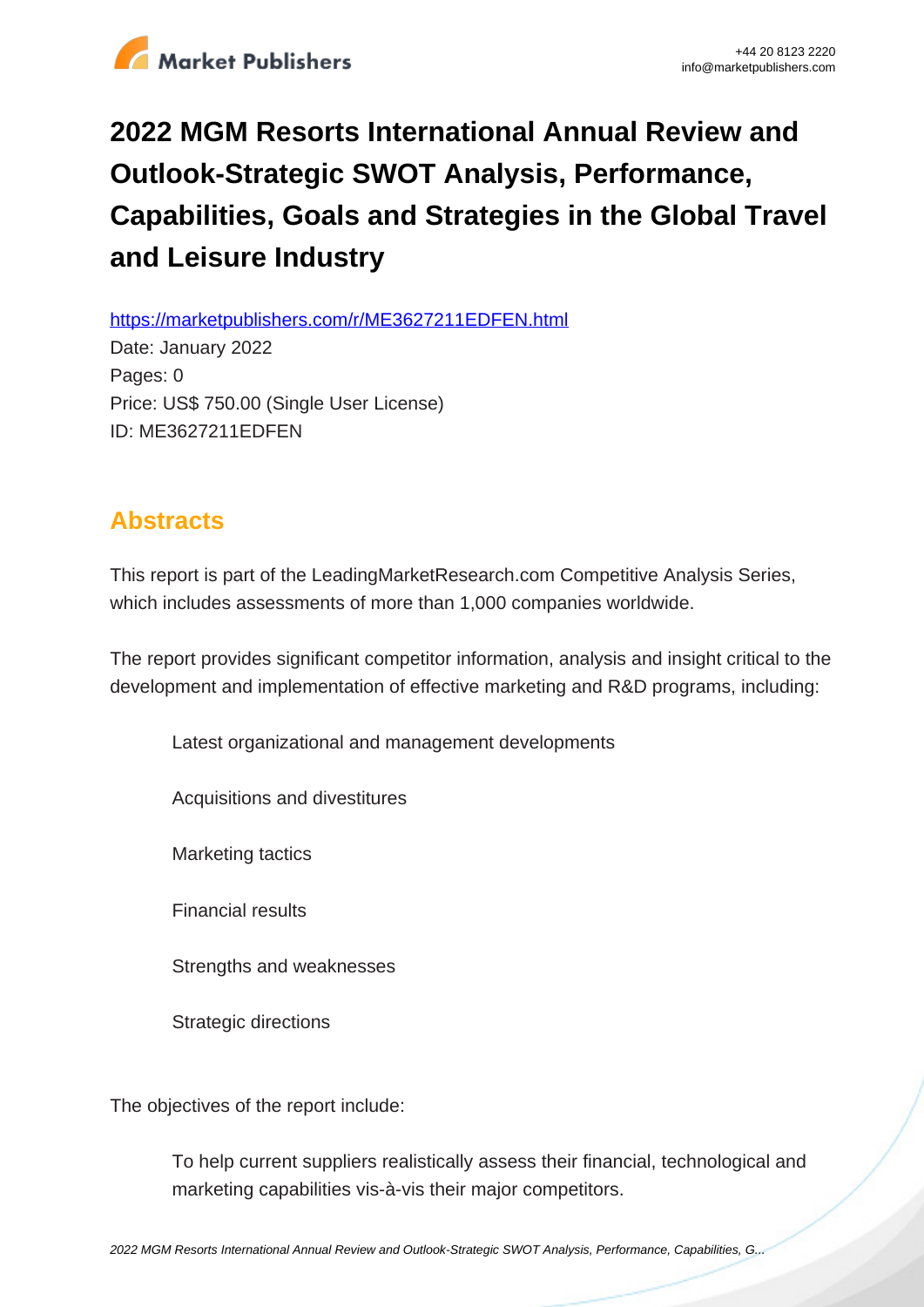

To assist potential market entrants in evaluating prospective acquisitions and joint venture candidates.

To complement the organizations' internal competitor information gathering efforts with objective analysis, data interpretation and insight.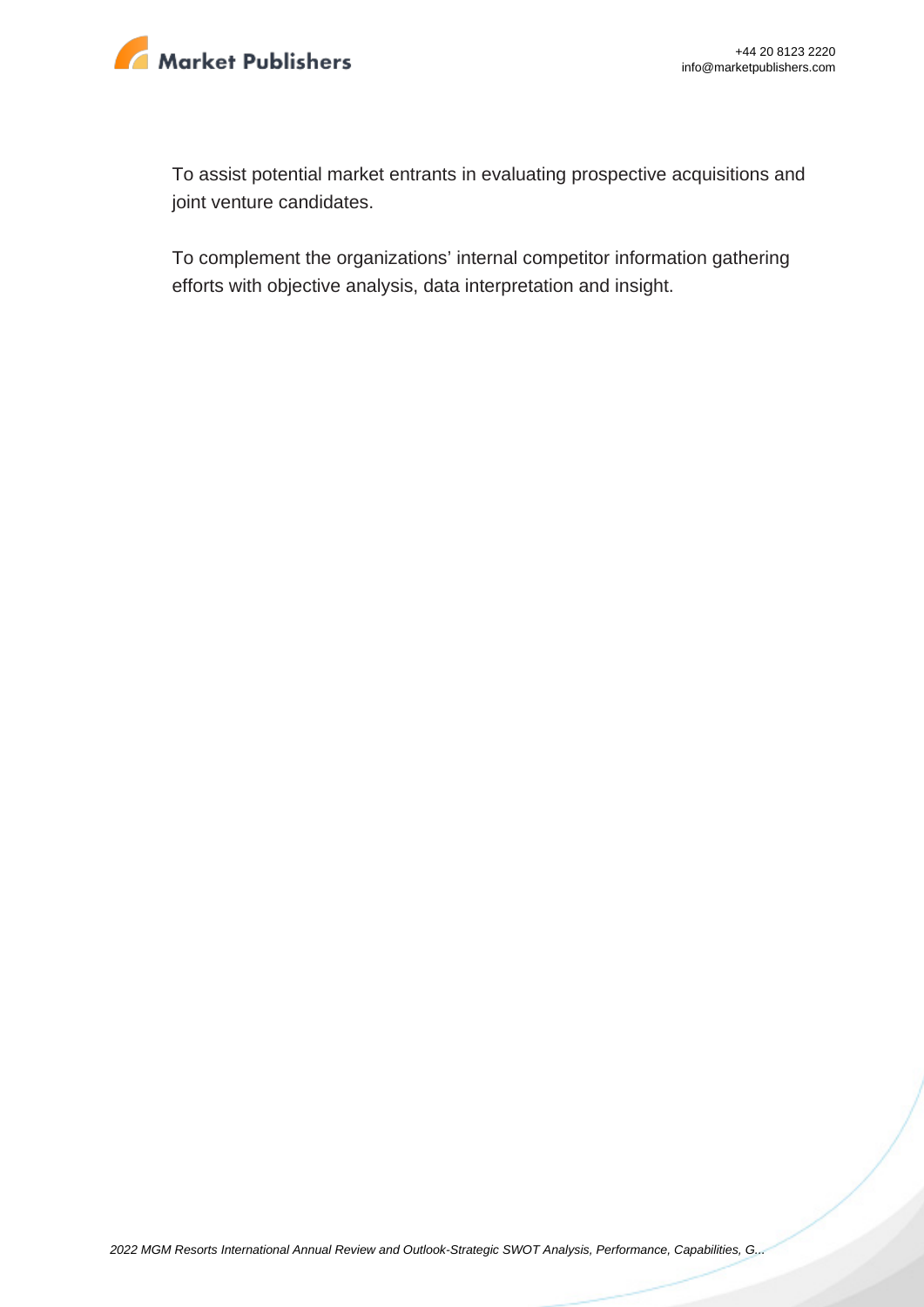

## I would like to order

Product name: 2022 MGM Resorts International Annual Review and Outlook-Strategic SWOT Analysis, Performance, Capabilities, Goals and Strategies in the Global Travel and Leisure Industry Product link: [https://marketpublishers.com/r/ME3627211EDFEN.html](https://marketpublishers.com/report/services/travel-leisure/mgm-resorts-international-annual-review-n-outlook-strategic-swot-analysis-performance-capabilities-goals-n-strategies-in-global-travel-n-leisure.html) Price: US\$ 750.00 (Single User License / Electronic Delivery) If you want to order Corporate License or Hard Copy, please, contact our Customer Service: [info@marketpublishers.com](mailto:info@marketpublishers.com)

## Payment

To pay by Credit Card (Visa, MasterCard, American Express, PayPal), please, click button on product page [https://marketpublishers.com/r/ME3627211EDFEN.html](https://marketpublishers.com/report/services/travel-leisure/mgm-resorts-international-annual-review-n-outlook-strategic-swot-analysis-performance-capabilities-goals-n-strategies-in-global-travel-n-leisure.html)

To pay by Wire Transfer, please, fill in your contact details in the form below:

First name: Last name: Email: Company: Address: City: Zip code: Country: Tel: Fax: Your message:

\*\*All fields are required

Custumer signature

Please, note that by ordering from marketpublishers.com you are agreeing to our Terms & Conditions at<https://marketpublishers.com/docs/terms.html>

To place an order via fax simply print this form, fill in the information below and fax the completed form to +44 20 7900 3970